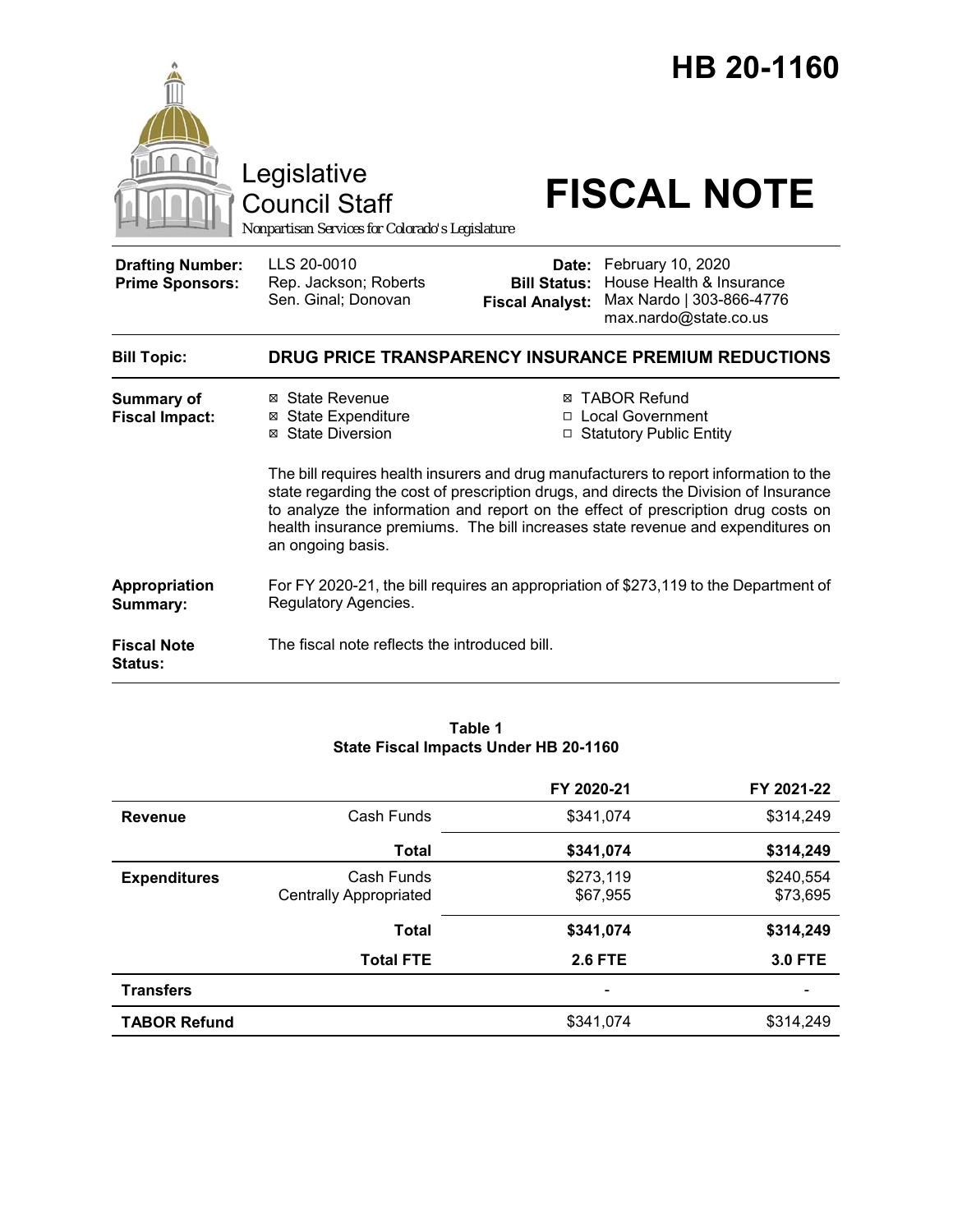February 10, 2020

# **Summary of Legislation**

The bill requires health insurers, drug manufacturers, pharmacy benefit management firms (PBMs), and nonprofit organizations focusing on pharmaceutical treatment to report information relating to the cost of prescription drugs to the Commissioner of Insurance (commissioner) in the Division of Insurance (DOI) in the Department of Regulatory Agencies (DORA). The commissioner is authorized to adopt rules to implement the bill, including fees paid by insurers, manufacturers, and PBMs to cover the costs of implementing the bill. In addition, penalties are established for health insurers, drug manufacturers, and pharmacists for failure to comply with various provisions of the bill.

**Health insurers.** Beginning in 2021, health insurers must report the following information to the commissioner relating to all covered prescription drugs dispensed at a pharmacy and paid for by the health insurer during the preceding calendar year:

- the top fifty drugs purchased, both by volume and by annual spending;
- the fifty drugs that accounted for the highest increase in total annual spending compared to the prior year;
- the fifty drugs that caused the greatest increase in premiums:
- the fifty drugs that the insurer paid for most frequently and for which the insurer received a rebate from manufacturers;
- the fifty drugs for which the insurer received the highest rebate, both in absolute terms and as a percentage of the price of the drug;
- a written certification that the insurer accounted for all rebates in determining premiums, and a description of how this was calculated; and
- a list of all PBMs the health insurer uses, which must be updated within ten days of any change.

Beginning January 1, 2021, health insurers and PBMs that receive a manufacturer's notice of price increases or new specialty drugs must annually report to the commissioner on information specified in the bill for each drug. This information includes rebates received from manufacturers, administrative fees, dispensing fees, as well as the average wholesale price for specified categories of prescription drugs delineated by market sector. Health insurers using PBMs must require PBM compliance with this requirement and must periodically audit to verify compliance.

Beginning January 1, 2022, DOI regulated health insurers must reduce premiums for each plan by an amount equal to the estimated rebates received for prescription drugs for that plan in the previous year.

**Drug manufacturers.** For prescription drugs with a price of more than \$50 per course of therapy, manufacturers are required to report information on drug price increases beyond specified thresholds to the commissioner and purchasers registered with DOI. Beginning January 1, 2021, manufacturers that introduce new specialty drugs to the commercial market must notify the commissioner and registered purchasers within three days after the release fo the drug. In addition, for each drug reported on as described above, manufacturers must report additional specified information to the commissioner relating to the price history of the drug within 15 days after the end of each calendar quarter that starts during or after 2021. The DOI may impose a fee on purchasers registering with the division to offset the cost on registering and maintaining a list of purchasers.

**Nonprofit organizations.** A nonprofit organization whose mission focuses on pharmaceutical treatment for Coloradans and has received payments or donations exceeding \$1,000 in value from a drug manufacturer, PBM, health insurer, or trade association of one of these industries, must report to the commissioner specified information concerning these payments or donations. Fines of up to \$10,000 are established for failure to comply.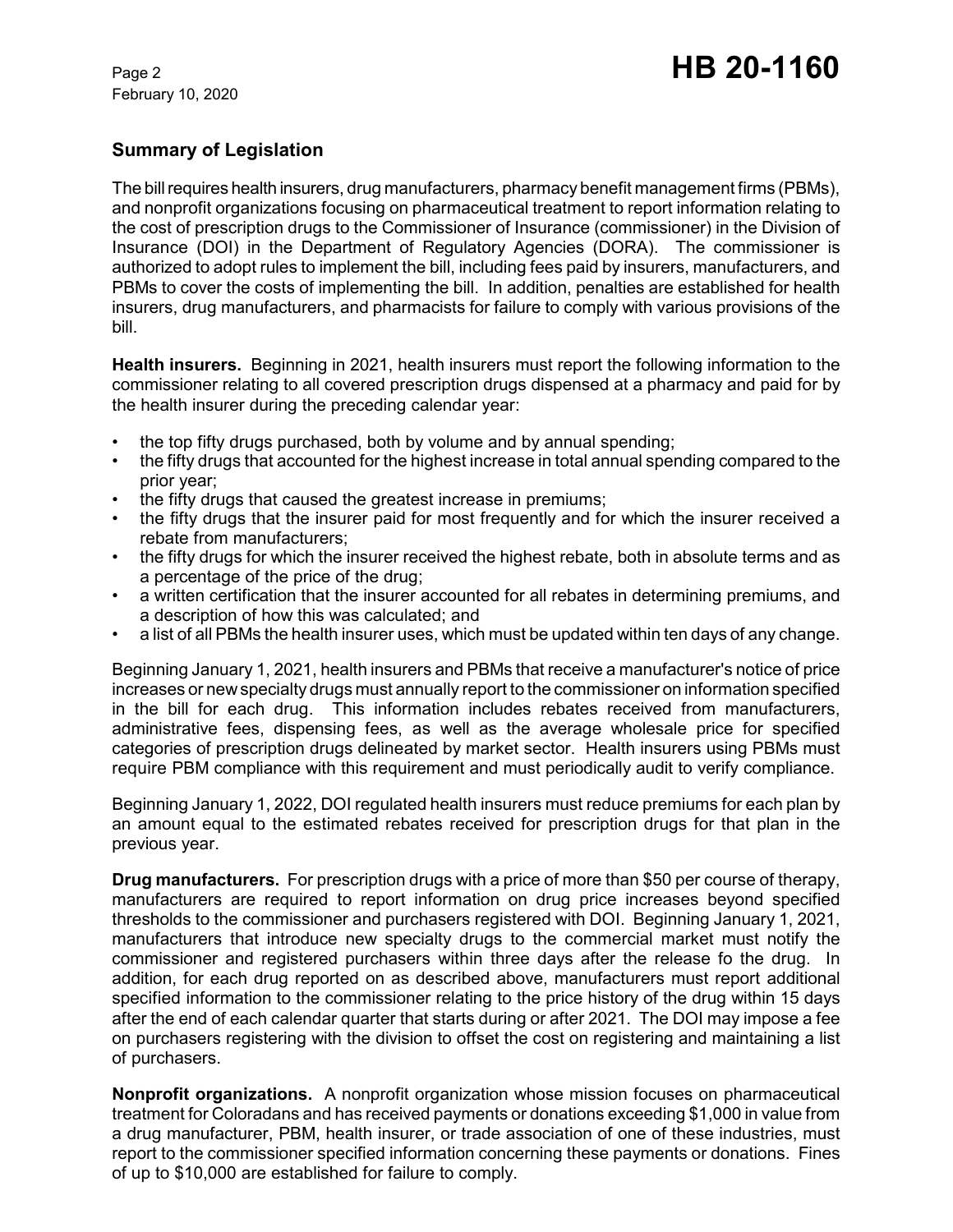February 10, 2020

**Division of Insurance.** The DOI must publish to its website the information received pursuant to this bill, excluding information that is demonstrated to be proprietary. The commissioner must analyze the data to determine the overall effect of prescription drug costs on premiums and issue a report as part of the DOI's annual *Health Cost Report*, and publish the report by December 1, 2021, and each year thereafter. Among other things, the report must include a description of the rebate practices of health insurers, and any recommendations for legislative changes to contain the costs of prescription drugs. If any reporting entity demonstrates that reported information is proprietary, the commissioner much review the information and exclude it from the report. The reporting entity bears the burden of proof to demonstrate that any information is proprietary.

## **State Revenue**

The bill increases state cash fund revenue by an estimated \$341,074 in FY 2020-21 and \$314,249 in FY 2021-22 and future years. The bill may also increase General Fund revenue from civil penalties and court filing fees, minimally. This revenue is subject to TABOR.

**Fee impact.** Colorado law requires legislative service agency review of measures which create or increase any fee collected by a state agency. These fee amounts are estimates only, actual fees will be set administratively by DOI based on cash fund balance, program costs, and the number of health insurers, drug manufacturers, and PBMS subject to the fee. There are approximately 500 health insurers regulated by DOI and approximately 30 in-state drug manufacturers, but it is unknown how many other drug manufacturers, PBMs, and nonprofit organizations will be subject to the fee as of this writing. The table below identifies the fee impact of this bill.

| <b>Fiscal Year</b> | Type of Fee | <b>Proposed Fee</b> | <b>Number Affected</b> | Total*    |
|--------------------|-------------|---------------------|------------------------|-----------|
| FY 2020-21         | Filing Fee  | \$644               | at least 530           | \$341.074 |
| FY 2020-21         | Filing Fee  | \$593               | at least 530           | \$314.249 |

#### **Table 2 Fee Impact under HB 20-1160**

*\* Totals have been rounded*

**Court filing fees.** To the extent that cases are appealed to the district court, the bill may increase state revenue from filing fees, which are deposited into various cash funds in the Judicial Department. For informational purposes, the district court filing fee is \$235.

## **State Diversions**

Typically, a General Fund diversion occurs when the DOI's costs increase, as the division is funded with insurance premium tax revenue that would otherwise be credited to the General Fund. However, it is expected that this bill will be funded from filing fees deposited directly into the DOI Cash Fund, so it is unlikely that such a diversion will take place. However, if the fees are not in place through rule in time to cover implementation costs, or are otherwise insufficient to cover the costs under the bill, diversion from the General Fund to the DOI Cash Fund may occur.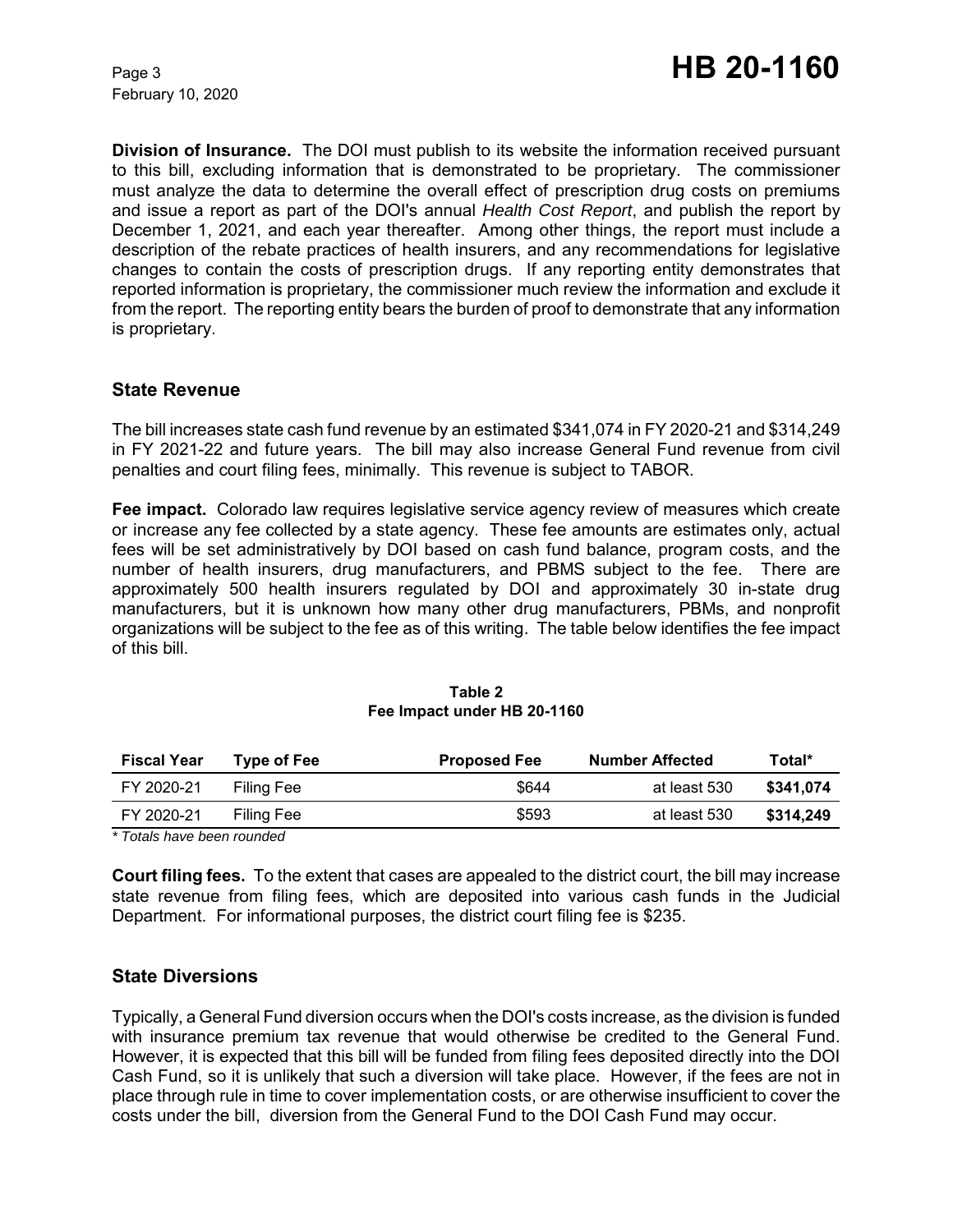# **State Expenditures**

The bill increases state expenditures by \$341,074 and 2.6 FTE in FY 2020-21, and \$314,249 and 3.0 FTE in FY2021-22 and future years. These costs are shown in Table 3 and described below.

|                                          | FY 2020-21     | FY 2021-22     |
|------------------------------------------|----------------|----------------|
| <b>Department of Regulatory Agencies</b> |                |                |
| <b>Personal Services</b>                 | \$189,288      | \$231,904      |
| <b>Operating Expenses</b>                | \$3,375        | \$4,050        |
| <b>Capital Outlay Costs</b>              | \$18,600       |                |
| <b>Computer Programming</b>              | \$44,800       | \$4,600        |
| Legal Services                           | \$17,056       |                |
| Centrally Appropriated Costs*            | \$67,955       | \$73,695       |
| FTE - Personal Services                  | 2.5 FTE        | 3.0 FTE        |
| FTE - Legal Services                     | $0.1$ FTE      |                |
| <b>Total Cost</b>                        | \$341,074      | \$314,249      |
| <b>Total FTE</b>                         | <b>2.6 FTE</b> | <b>3.0 FTE</b> |

**Table 3 Expenditures Under HB 20-1160**

 *\* Centrally appropriated costs are not included in the bill's appropriation.*

**Department of Regulatory Agencies.** DORA will incur costs for staffing, computer programming, and legal services to implement the bill, as discussed below.

*Staffing.* DORA will require three additional ongoing staff members to implement the bill; a statistical analyst and rate/financial analyst hired immediately upon the bill's effective date, and an actuary prorated for a half year in the first year. Initial workload includes establishing data collection processes and interfaces with reporting entities and promulgating rules. Beginning January 1, 2021, staff are required to collect, manage, and publish data, review confidentiality assertions, collect fees to finance the program, analyze drug price and rebate data, the effect on premiums, and draft an annual report.

*Computer programming*. DORA will work with the Office of Information Technology to develop a framework for data collection and publishing. This system is estimated to require 400 hours of computer programming at a rate of \$112 per hour, and 40 hours in subsequent years to maintain. *Legal services.* Legal services from the Department of Law will be required to assist with drafting rules, making determinations of confidentiality, and potentially enforcement actions. The fiscal note assumes this will require 160 hours of legal services at a rate of \$106.60 per hour.

**Drug purchases by state agencies.** To the extent the bill reduces prescription drug costs, the Departments of Corrections, Health Care Policy and Financing, and Human Services may see a reduction in prescription drug-related expenditures. Any such impact will be addressed through the annual budget process.